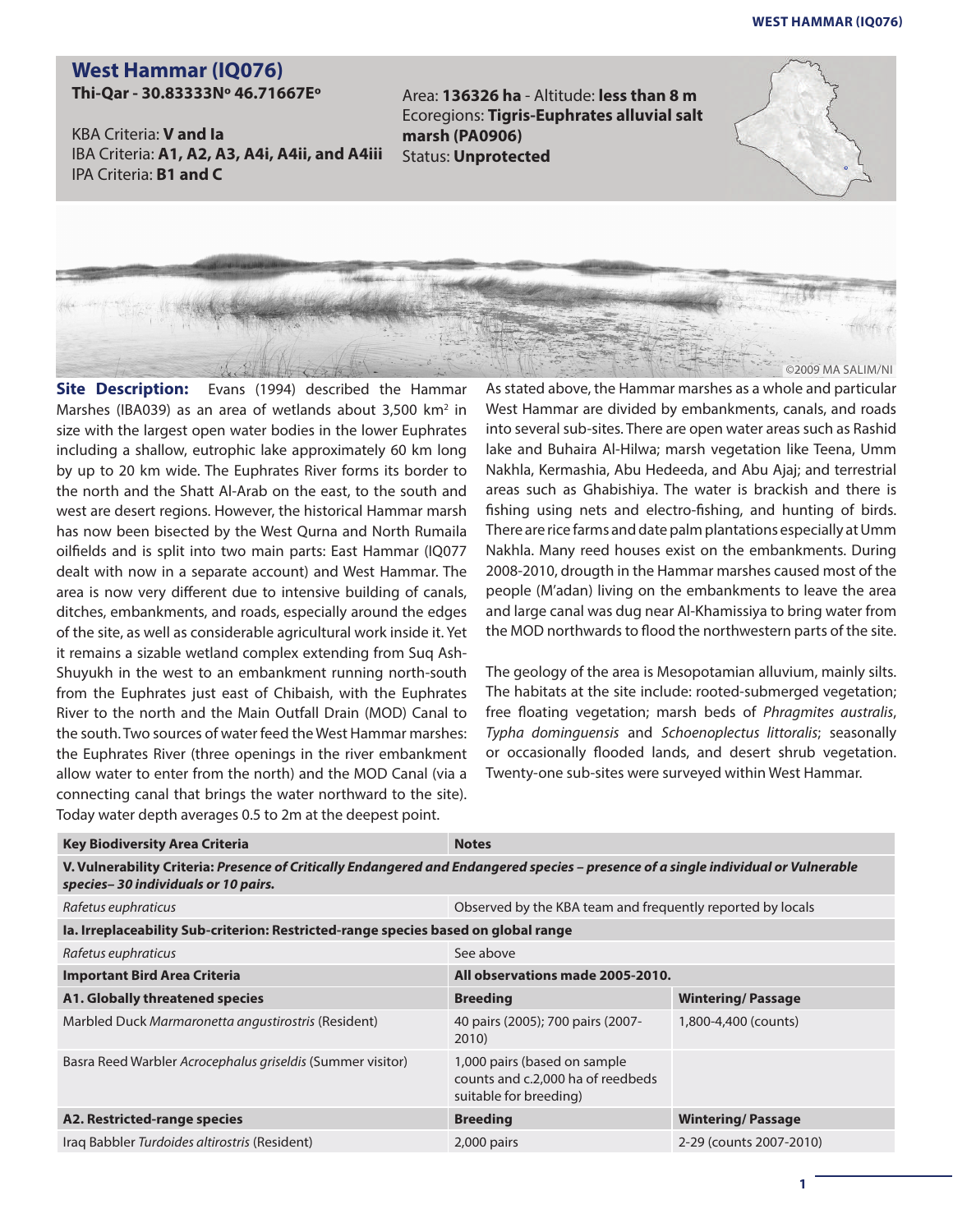## **KEY BIODIVERSITY AREAS OF IRAQ**

| Acrocephalus griseldis (Summer visitor)                                               | 1,000 pairs     |                              |  |
|---------------------------------------------------------------------------------------|-----------------|------------------------------|--|
| A3. Biome-restricted species                                                          |                 |                              |  |
| <b>Sahara-Sindian Desert biome</b>                                                    | <b>Breeding</b> | <b>Wintering/Passage</b>     |  |
| White-tailed Lapwing Vanellus leucurus (Resident)                                     | 1,000 pairs     | 240 (highest count)          |  |
| Spotted Sandgrouse Pterocles senegallus (Resident)                                    | 40 pairs        | Present                      |  |
| Pallid Scops Owl Otus brucei (Resident)                                               | 20 pairs        |                              |  |
| Egyptian Nightjar Caprimulgus aegyptius (Summer visitor)                              | 300 pairs       |                              |  |
| Hypocolius Hypocolius ampelinus (Summer visitor)                                      | 500 pairs       |                              |  |
| Greater Hoopoe-Lark Alaemon alaudipes (Resident)                                      | 10 pairs        | Present - see summer         |  |
| White-eared Bulbul Pycnonotus leucotis (Resident)                                     | 200 pairs       | 41 (counts 2006-2010)        |  |
| Acrocephalus griseldis (Summer visitor)                                               | $1,000$ pairs   |                              |  |
| Iraq Babbler Turdoides altirostris (Resident)                                         | $2,000$ pairs   | Present                      |  |
| Dead Sea Sparrow Passer moabiticus (Resident)                                         | 1,300 pairs     | 800-3,000 (counts 2007-2010) |  |
| A4i. 1% or more of biogeographical population of a congregatory waterbird species     |                 |                              |  |
|                                                                                       | <b>Breeding</b> | <b>Wintering/Passage</b>     |  |
| Marmaronetta angustirostris                                                           | 700 pairs       | 1,800-4,400 (counts)         |  |
| Kentish Plover Charadrius alexandrinus (Resident)                                     | $1,500$ pairs   | 3,200 (highes count)         |  |
| Slender-billed Gull Chroicocephalus genei (Resident)                                  | 3,600 pairs     | 880 (highest count)          |  |
| Whiskered Tern Chlidonias hybrida (Resdient)                                          | 1,800 pairs     | 266 (highest count)          |  |
| A4ii 1% or more of global population of a congregatory seabird or terrestrial species |                 |                              |  |
| Passer moabiticus                                                                     | 1,300 pairs     | 800-3,000 (counts 2007-2010) |  |
| A4iii. Holding congregations of 20,000 waterbirds                                     |                 |                              |  |
| <b>Congregatory Waterbirds</b>                                                        |                 | >50,000                      |  |
| <b>Important Plant Area Criteria</b>                                                  |                 |                              |  |
| R1 The site is a narticularly species rich example of a defined babitat type          |                 |                              |  |

**B1. The site is a particularly species-rich example of a defined habitat type**

Inland Standing Water- Aquatic communities- Rooted Submerged Vegetation habitat type; Inland Standing Water- Aquatic communities-Free Floating Vegetation habitat type; Marsh vegetation- Helophytic vegetation- Reedbed, Reedmace bed, or Schoenoplectus bed habitat type and Inland standing water- Flooded communities- Periodically or occasionally flooded land habitat type

**C. The site is identified as an outstanding example of a globally or regionally threatened habitat type.**

This site is located in a critically endangered ecoregion (Tigris-Euphrates alluvial salt marsh) and is a good example of the marshlands of southern Iraq, a globally significant wetland. These marshes are threatened by decreasing water levels and drought, grazing, and water pollution.

**Additional Important Bird Observations:** A total of 110 species were recorded. Eastern Imperial Eagle *Aquila heliaca* (Vulnerable), Eurasian Curlew *Numenius arquata* and Ferruginous Duck *Aythya nyroca* (both Near Threatened) were also seen on migration and in winter, but in sub-IBA threshold numbers; the site also held a widespread breeding population of Ferruginous Duck. The endemic race of Little Grebe *Tachybaptus ruficollis iraquensis* and Hooded Crow *Corvus cornix capellanus* (also known as Mesopotamian Crow) were present.

**Other Important Fauna:** Data were collected in 2007 only and the only mammals found were Rüppell's fox *Vulpes rueppellii* and Golden Jackal *Canis aureus*. No significant reptiles were found.

**Fish:** Data were collected in 2005-2007 and in 2009, when 17 species were reported. Significant fish according to Coad (2010) were: *Acanthobrama marmid, Acanthopagrus cf. latus, Alburnus mossulensis, Barbus grypus, Carasobarbus luteus, Carassius*  *auratus, Ctenopharyngodon idella, Cyprinus carpio* (Vulnerable), *Heteropneustes fossilis, Leuciscus vorax, Liza abu, L. klunzingeri, Luciobarbus xanthopterus* (Vulnerable), *Mesopotamichthys sharpeyi* (Vulnerable), and *Silurus triostegus*. One marine species *Bathygobius fuscus* was observed.

**Additional Plant & Habitat Information:** This site contains a good population of *Phragmites australis* and *Typha domingensis*, which are economically and culturally important.

**Conservation Issues:** This marsh harbours considerable numbers of waterfowl and shorebirds during migration. Large parts of the site are relatively inaccessible, making them important breeding sites for birds. The main threat to the Hammar Marshes in general is the lack of water because of dam building upstream and changes in water management. Also channelization of waterways (for road building and agriculture) has resulted in some areas, particularly in the southern and eastern edges of West Hammar, becoming completely dry. Also